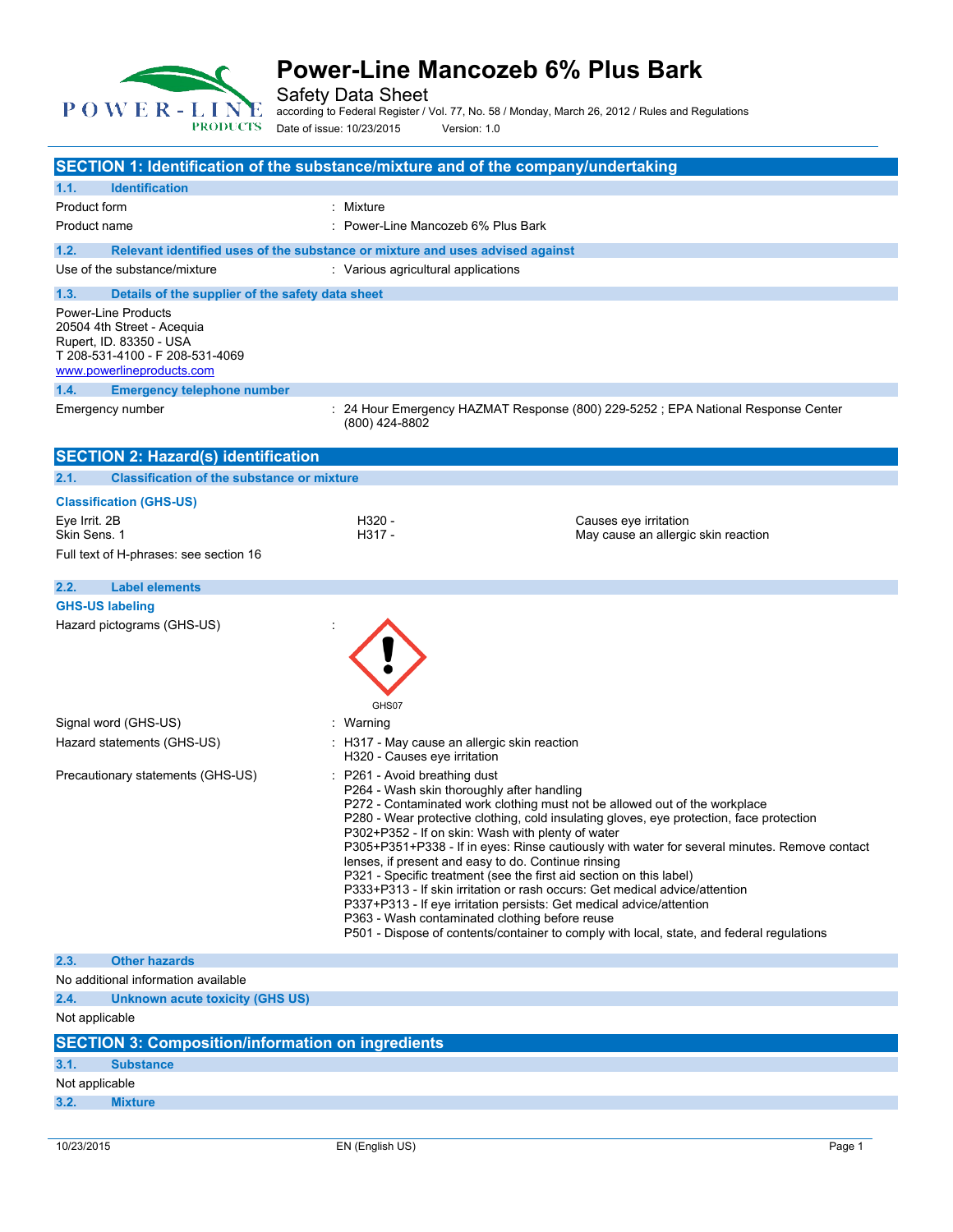Safety Data Sheet

according to Federal Register / Vol. 77, No. 58 / Monday, March 26, 2012 / Rules and Regulations

| <b>Name</b> | roduct identifier         | $\frac{9}{6}$ | (GHS-US)<br><b>Classification</b>                |
|-------------|---------------------------|---------------|--------------------------------------------------|
| mancozeb    | 8018-01-7<br>(CAS<br>`No) |               | H317<br>Skin<br>Sens.<br>H400<br>Aquatic Acute 1 |

### Full text of H-phrases: see section 16

| <u>I UII ICALUI I I-PHILASCS. SCC SCUIUII TU</u>                                      |                                                                                                                                                                                     |  |  |  |
|---------------------------------------------------------------------------------------|-------------------------------------------------------------------------------------------------------------------------------------------------------------------------------------|--|--|--|
| <b>SECTION 4: First aid measures</b>                                                  |                                                                                                                                                                                     |  |  |  |
| <b>Description of first aid measures</b><br>4.1.                                      |                                                                                                                                                                                     |  |  |  |
| First-aid measures general                                                            | : If you feel unwell, seek medical advice (show the label where possible).                                                                                                          |  |  |  |
| First-aid measures after inhalation                                                   | : Remove person to fresh air and keep comfortable for breathing.                                                                                                                    |  |  |  |
| First-aid measures after skin contact                                                 | Wash skin with plenty of water. Take off contaminated clothing. If skin irritation or rash occurs:<br>Get medical advice/attention.                                                 |  |  |  |
| First-aid measures after eye contact                                                  | : Rinse cautiously with water for several minutes. Remove contact lenses, if present and easy to<br>do. Continue rinsing. If eye irritation persists: Get medical advice/attention. |  |  |  |
| First-aid measures after ingestion                                                    | : Consult a doctor/medical service if you feel unwell.                                                                                                                              |  |  |  |
| 4.2.<br>Most important symptoms and effects, both acute and delayed                   |                                                                                                                                                                                     |  |  |  |
| Symptoms/injuries                                                                     | May cause eye irritation. May produce skin irritation. May cause respiratory irritation.                                                                                            |  |  |  |
| Symptoms/injuries after inhalation                                                    | May cause respiratory irritation.                                                                                                                                                   |  |  |  |
| Symptoms/injuries after skin contact                                                  | : May cause an allergic skin reaction.                                                                                                                                              |  |  |  |
| Symptoms/injuries after eye contact                                                   | Causes irritation, redness, and tearing. . mild eye irritation.                                                                                                                     |  |  |  |
| Symptoms/injuries after ingestion                                                     | : May cause gastrointestinal discomfort.                                                                                                                                            |  |  |  |
| 4.3.<br>Indication of any immediate medical attention and special treatment needed    |                                                                                                                                                                                     |  |  |  |
| Treat symptomatically.                                                                |                                                                                                                                                                                     |  |  |  |
| <b>SECTION 5: Firefighting measures</b>                                               |                                                                                                                                                                                     |  |  |  |
| 5.1.<br><b>Extinguishing media</b>                                                    |                                                                                                                                                                                     |  |  |  |
| Suitable extinguishing media                                                          | : Water spray. Dry powder. Foam.                                                                                                                                                    |  |  |  |
| 5.2.<br>Special hazards arising from the substance or mixture                         |                                                                                                                                                                                     |  |  |  |
| Fire hazard                                                                           | : May form combustible dust concentrations in air.                                                                                                                                  |  |  |  |
| Reactivity                                                                            | : The product is non-reactive under normal conditions of use, storage and transport.                                                                                                |  |  |  |
|                                                                                       |                                                                                                                                                                                     |  |  |  |
| 5.3.<br><b>Advice for firefighters</b>                                                |                                                                                                                                                                                     |  |  |  |
| Protection during firefighting                                                        | : Do not attempt to take action without suitable protective equipment. Self-contained breathing<br>apparatus. Complete protective clothing.                                         |  |  |  |
| <b>SECTION 6: Accidental release measures</b>                                         |                                                                                                                                                                                     |  |  |  |
| Personal precautions, protective equipment and emergency procedures<br>6.1.           |                                                                                                                                                                                     |  |  |  |
| 6.1.1.<br>For non-emergency personnel                                                 |                                                                                                                                                                                     |  |  |  |
| <b>Emergency procedures</b>                                                           | : Ventilate spillage area. Do not breathe dust. Avoid contact with skin and eyes. Avoid breathing<br>dust/fume/gas/mist/vapors/spray.                                               |  |  |  |
| 6.1.2.<br>For emergency responders                                                    |                                                                                                                                                                                     |  |  |  |
| Protective equipment                                                                  | Do not attempt to take action without suitable protective equipment. For further information                                                                                        |  |  |  |
|                                                                                       | refer to section 8 Exposure controls/personal protection" ".                                                                                                                        |  |  |  |
| 6.2.<br><b>Environmental precautions</b>                                              |                                                                                                                                                                                     |  |  |  |
| Avoid release to the environment.                                                     |                                                                                                                                                                                     |  |  |  |
| 6.3.<br>Methods and material for containment and cleaning up                          |                                                                                                                                                                                     |  |  |  |
| : Recover mechanically the product.<br>Methods for cleaning up                        |                                                                                                                                                                                     |  |  |  |
| Other information                                                                     | : Dispose of materials or solid residues at an authorized site.                                                                                                                     |  |  |  |
| 6.4.<br><b>Reference to other sections</b>                                            |                                                                                                                                                                                     |  |  |  |
| For further information refer to section 8 : Exposure-controls/personal protection"". |                                                                                                                                                                                     |  |  |  |
|                                                                                       |                                                                                                                                                                                     |  |  |  |

|      | <b>SECTION 7: Handling and storage</b> |                                                                                                                                                                                               |
|------|----------------------------------------|-----------------------------------------------------------------------------------------------------------------------------------------------------------------------------------------------|
| 7.1. | <b>Precautions for safe handling</b>   |                                                                                                                                                                                               |
|      | Precautions for safe handling          | : Ensure good ventilation of the work station. Do not breathe dust. Avoid contact with skin and<br>eyes. Avoid breathing dust/fume/gas/mist/vapors/spray. Wear personal protective equipment. |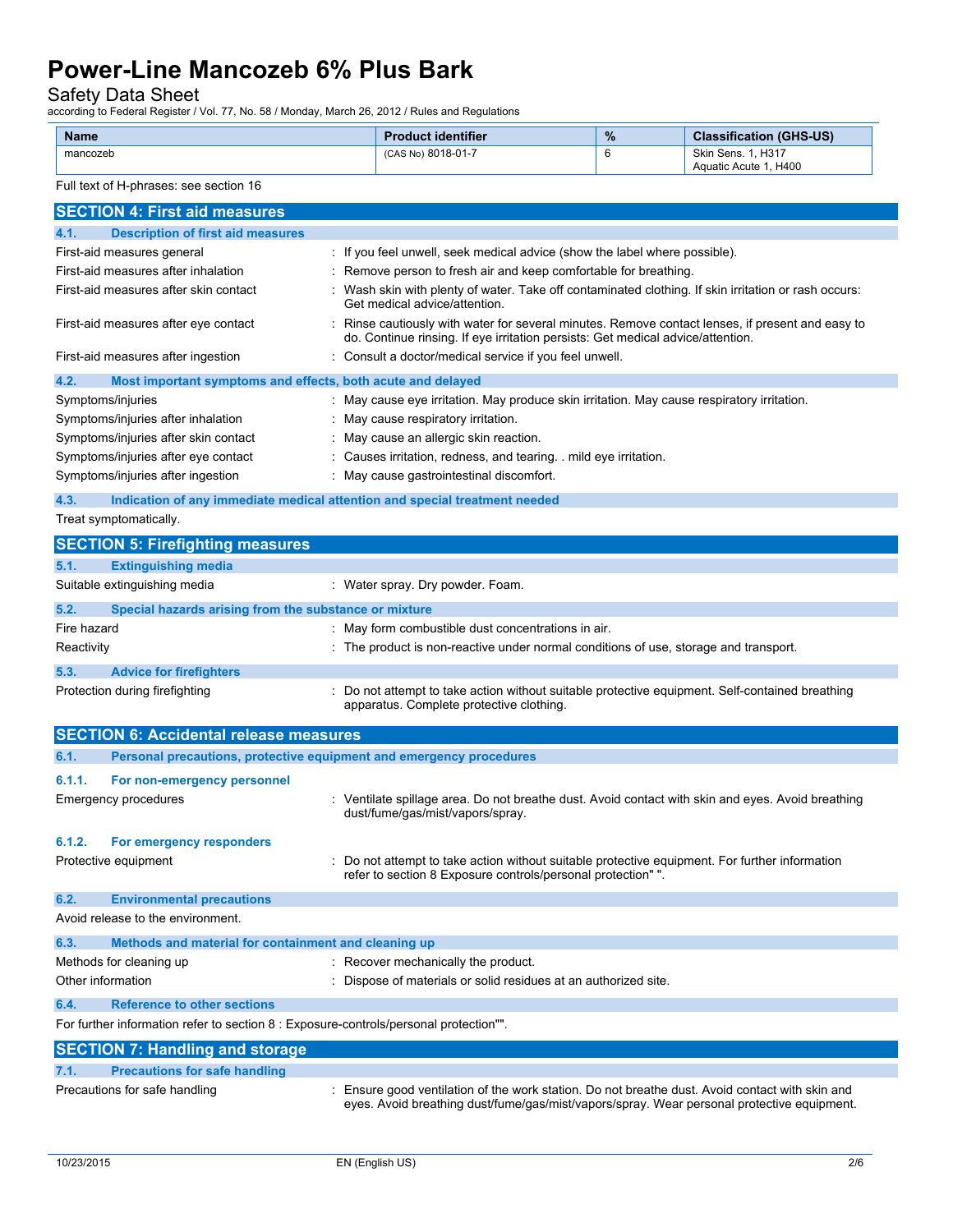Safety Data Sheet

according to Federal Register / Vol. 77, No. 58 / Monday, March 26, 2012 / Rules and Regulations

| Hygiene measures |                                                              | : Contaminated work clothing should not be allowed out of the workplace. Wash contaminated<br>clothing before reuse. Do not eat, drink or smoke when using this product. Always wash hands<br>after handling the product. |  |
|------------------|--------------------------------------------------------------|---------------------------------------------------------------------------------------------------------------------------------------------------------------------------------------------------------------------------|--|
| 7.2.             | Conditions for safe storage, including any incompatibilities |                                                                                                                                                                                                                           |  |
|                  | Storage conditions                                           | : Store in a well-ventilated place. Keep cool.                                                                                                                                                                            |  |
|                  | Incompatible products                                        | : Water, strong acids. Oxidizing agents.                                                                                                                                                                                  |  |
| Storage area     |                                                              | : Keep container in a well-ventilated place. Store in a cool, dry place.                                                                                                                                                  |  |
|                  | Special rules on packaging                                   | : correctly labelled, meet the legal requirements.                                                                                                                                                                        |  |

### **SECTION 8: Exposure controls/personal protection**

### **8.1. Control parameters**

No additional information available

| 8.2.<br><b>Exposure controls</b>                                                   |                                                                             |  |  |  |
|------------------------------------------------------------------------------------|-----------------------------------------------------------------------------|--|--|--|
| Appropriate engineering controls<br>: Ensure good ventilation of the work station. |                                                                             |  |  |  |
| Hand protection                                                                    | : Protective gloves.                                                        |  |  |  |
| Eye protection                                                                     | : Safety glasses.                                                           |  |  |  |
| Skin and body protection                                                           | : Wear suitable protective clothing.                                        |  |  |  |
| Respiratory protection                                                             | : In case of insufficient ventilation, wear suitable respiratory equipment. |  |  |  |
| Environmental exposure controls                                                    | : Avoid release to the environment.                                         |  |  |  |

| <b>SECTION 9: Physical and chemical properties</b>            |                                                                                                                                                                                                                    |  |  |  |
|---------------------------------------------------------------|--------------------------------------------------------------------------------------------------------------------------------------------------------------------------------------------------------------------|--|--|--|
| Information on basic physical and chemical properties<br>9.1. |                                                                                                                                                                                                                    |  |  |  |
| Physical state                                                | : Solid                                                                                                                                                                                                            |  |  |  |
| Color                                                         | Light brown                                                                                                                                                                                                        |  |  |  |
| Odor                                                          | There may be no odour warning properties, odour is subjective and inadequate to warn of<br>overexposure.<br>Mixture contains one or more component(s) which have the following odour(s):<br>Odourless Stuffy odour |  |  |  |
| Odor threshold                                                | : No data available                                                                                                                                                                                                |  |  |  |
| pH                                                            | No data available                                                                                                                                                                                                  |  |  |  |
| Melting point                                                 | No data available                                                                                                                                                                                                  |  |  |  |
| Freezing point                                                | Not applicable                                                                                                                                                                                                     |  |  |  |
| Boiling point                                                 | No data available                                                                                                                                                                                                  |  |  |  |
| Flash point                                                   | : Not applicable                                                                                                                                                                                                   |  |  |  |
| Relative evaporation rate (butyl acetate=1)                   | : No data available                                                                                                                                                                                                |  |  |  |
| Flammability (solid, gas)                                     | : No data available                                                                                                                                                                                                |  |  |  |
| <b>Explosion limits</b>                                       | Not applicable                                                                                                                                                                                                     |  |  |  |
| <b>Explosive properties</b>                                   | No data available                                                                                                                                                                                                  |  |  |  |
| Oxidizing properties                                          | No data available                                                                                                                                                                                                  |  |  |  |
| Vapor pressure                                                | No data available                                                                                                                                                                                                  |  |  |  |
| Relative density                                              | : Not applicable                                                                                                                                                                                                   |  |  |  |
| Relative vapor density at 20 °C                               | No data available                                                                                                                                                                                                  |  |  |  |
| Solubility                                                    | No data available                                                                                                                                                                                                  |  |  |  |
| Log Pow                                                       | No data available                                                                                                                                                                                                  |  |  |  |
| Auto-ignition temperature                                     | Not applicable                                                                                                                                                                                                     |  |  |  |
| Decomposition temperature                                     | : No data available                                                                                                                                                                                                |  |  |  |
| Viscosity                                                     | No data available                                                                                                                                                                                                  |  |  |  |
| Viscosity, kinematic                                          | : Not applicable                                                                                                                                                                                                   |  |  |  |
| Viscosity, dynamic                                            | : No data available                                                                                                                                                                                                |  |  |  |
| 9.2.<br><b>Other information</b>                              |                                                                                                                                                                                                                    |  |  |  |

No additional information available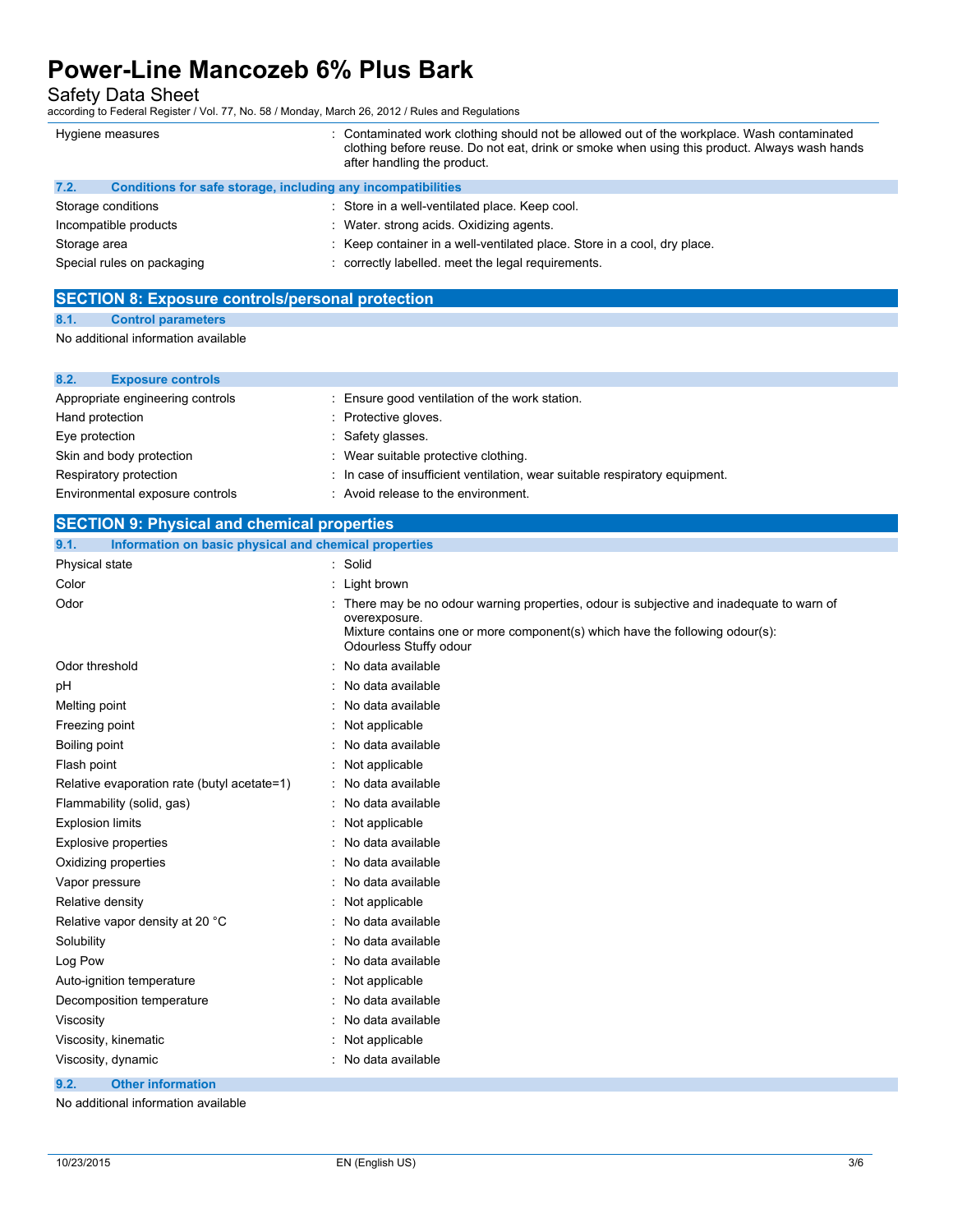### Safety Data Sheet

according to Federal Register / Vol. 77, No. 58 / Monday, March 26, 2012 / Rules and Regulations

| <b>SECTION 10: Stability and reactivity</b>                                        |  |  |  |  |
|------------------------------------------------------------------------------------|--|--|--|--|
| 10.1.<br><b>Reactivity</b>                                                         |  |  |  |  |
| The product is non-reactive under normal conditions of use, storage and transport. |  |  |  |  |
| 10.2.<br><b>Chemical stability</b>                                                 |  |  |  |  |
| Stable under normal conditions.                                                    |  |  |  |  |
| <b>Possibility of hazardous reactions</b><br>10.3.                                 |  |  |  |  |
| No dangerous reactions known under normal conditions of use.                       |  |  |  |  |
| <b>Conditions to avoid</b><br>10.4.                                                |  |  |  |  |
| None under recommended storage and handling conditions (see section 7).            |  |  |  |  |
| <b>Incompatible materials</b><br>10.5.                                             |  |  |  |  |
| Oxidizing agents. strong acids. Water.                                             |  |  |  |  |
| <b>Hazardous decomposition products</b><br>10.6.                                   |  |  |  |  |
| No additional information available                                                |  |  |  |  |

## **SECTION 11: Toxicological information**

#### **11.1. Information on toxicological effects**

| Acute toxicity                                                                                                                                         | Not classified                                                                                                                                                                           |
|--------------------------------------------------------------------------------------------------------------------------------------------------------|------------------------------------------------------------------------------------------------------------------------------------------------------------------------------------------|
| mancozeb (8018-01-7)                                                                                                                                   |                                                                                                                                                                                          |
| LD50 oral rat                                                                                                                                          | 5000 mg/kg (Rat)                                                                                                                                                                         |
| LD50 dermal rat                                                                                                                                        | 10000 mg/kg (Rat)                                                                                                                                                                        |
| LD50 dermal rabbit                                                                                                                                     | 5000 mg/kg (Rabbit)                                                                                                                                                                      |
| ATE US (oral)                                                                                                                                          | 5000.000 mg/kg body weight                                                                                                                                                               |
| ATE US (dermal)                                                                                                                                        | 5000.000 mg/kg body weight                                                                                                                                                               |
| Skin corrosion/irritation                                                                                                                              | Not classified                                                                                                                                                                           |
| Serious eye damage/irritation                                                                                                                          | Causes eye irritation.                                                                                                                                                                   |
| Respiratory or skin sensitization                                                                                                                      | May cause an allergic skin reaction.                                                                                                                                                     |
| Germ cell mutagenicity                                                                                                                                 | Not classified                                                                                                                                                                           |
| Carcinogenicity                                                                                                                                        | Not classified                                                                                                                                                                           |
| Reproductive toxicity                                                                                                                                  | Not classified                                                                                                                                                                           |
| Specific target organ toxicity (single exposure)                                                                                                       | : Not classified                                                                                                                                                                         |
| Specific target organ toxicity (repeated<br>exposure)                                                                                                  | : Not classified                                                                                                                                                                         |
| Aspiration hazard                                                                                                                                      | : Not classified                                                                                                                                                                         |
| Symptoms/injuries after inhalation<br>Symptoms/injuries after skin contact<br>Symptoms/injuries after eye contact<br>Symptoms/injuries after ingestion | : May cause respiratory irritation.<br>May cause an allergic skin reaction.<br>Causes irritation, redness, and tearing. . mild eye irritation.<br>May cause gastrointestinal discomfort. |

| <b>SECTION 12: Ecological information</b>     |                                                                                                                            |
|-----------------------------------------------|----------------------------------------------------------------------------------------------------------------------------|
| 12.1.<br><b>Toxicity</b>                      |                                                                                                                            |
| Ecology - general                             | : The product is not considered harmful to aquatic organisms nor to cause long-term adverse<br>effects in the environment. |
| mancozeb (8018-01-7)                          |                                                                                                                            |
| LC50 fish 1                                   | 0.074 mg/l (LC50; 96 h)                                                                                                    |
| EC50 Daphnia 1                                | 0.073 mg/l (EC50; 48 h)                                                                                                    |
| Threshold limit algae 1                       | 0.044 mg/l (EC50; 120 h)                                                                                                   |
| <b>Persistence and degradability</b><br>12.2. |                                                                                                                            |
| mancozeb (8018-01-7)                          |                                                                                                                            |
| Persistence and degradability                 | Hydrolysis in water. Biodegradable in the soil. No inhibition of biodegradation process in the<br>soil.                    |
| 10/23/2015                                    | EN (English US)<br>4/6                                                                                                     |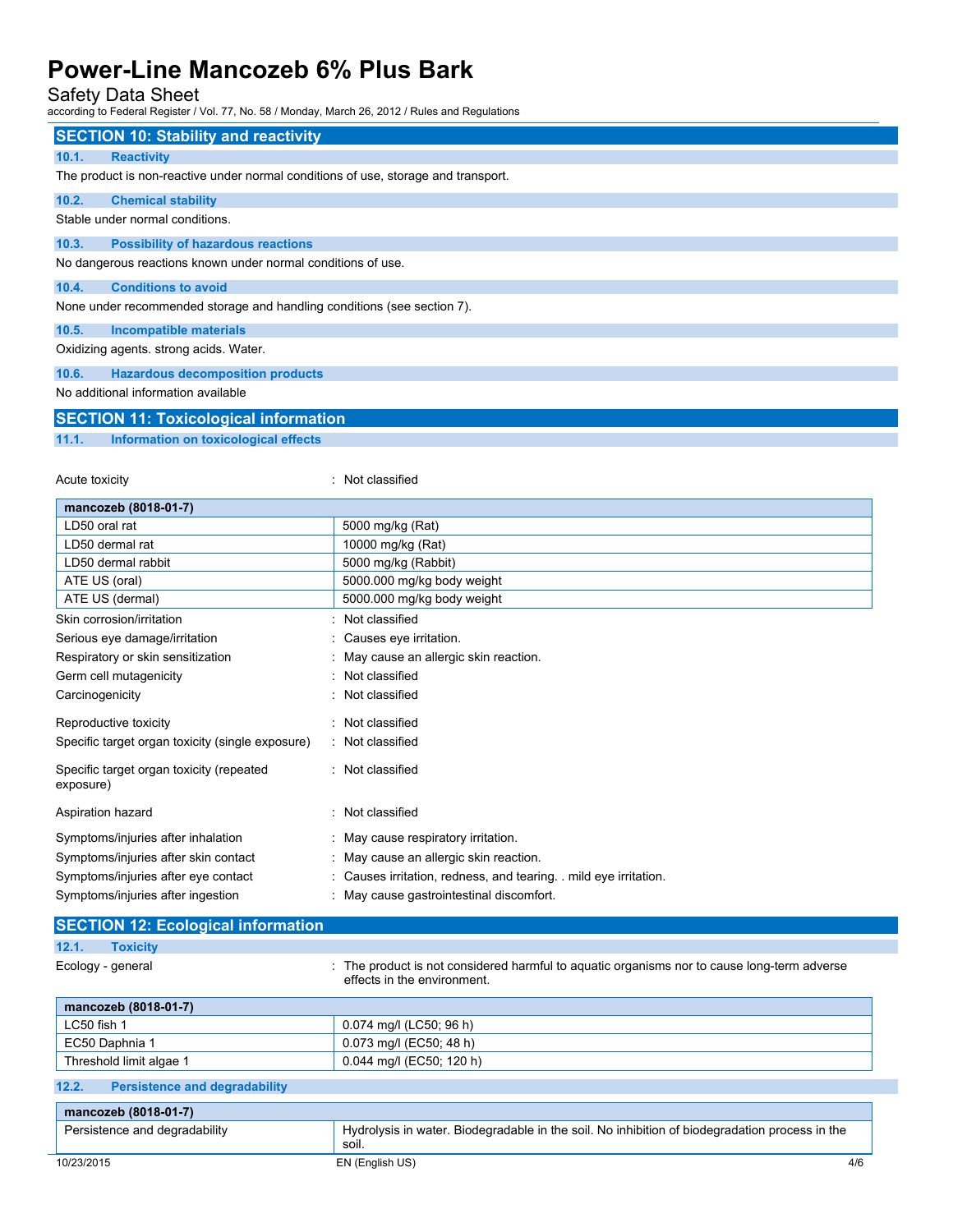### Safety Data Sheet

according to Federal Register / Vol. 77, No. 58 / Monday, March 26, 2012 / Rules and Regulations

| 12.3.<br><b>Bioaccumulative potential</b>                                     |                                                                           |
|-------------------------------------------------------------------------------|---------------------------------------------------------------------------|
| mancozeb (8018-01-7)                                                          |                                                                           |
| Log Pow                                                                       | 1.33 (Experimental value)                                                 |
| Bioaccumulative potential                                                     | Low potential for bioaccumulation (Log Kow < 4).                          |
| 12.4.<br><b>Mobility in soil</b>                                              |                                                                           |
| No additional information available                                           |                                                                           |
| <b>Other adverse effects</b><br>12.5.                                         |                                                                           |
| Effect on the global warming                                                  | : No known ecological damage caused by this product.                      |
| <b>SECTION 13: Disposal considerations</b>                                    |                                                                           |
| <b>Waste treatment methods</b><br>13.1.                                       |                                                                           |
| Waste disposal recommendations                                                | : Dispose in a safe manner in accordance with local/national regulations. |
| Ecology - waste materials                                                     | : Avoid release to the environment.                                       |
| <b>SECTION 14: Transport information</b>                                      |                                                                           |
| <b>Department of Transportation (DOT)</b><br>In accordance with DOT           |                                                                           |
| Not regulated for transport                                                   |                                                                           |
| TDG                                                                           |                                                                           |
| No additional information available                                           |                                                                           |
| <b>Transport by sea</b>                                                       |                                                                           |
| No additional information available                                           |                                                                           |
| <b>Air transport</b>                                                          |                                                                           |
| No additional information available                                           |                                                                           |
| <b>SECTION 15: Regulatory information</b>                                     |                                                                           |
| <b>15.1. US Federal regulations</b>                                           |                                                                           |
| mancozeb (8018-01-7)                                                          |                                                                           |
| Not listed on the United States TSCA (Toxic Substances Control Act) inventory |                                                                           |
| 15.2. International regulations                                               |                                                                           |
| <b>CANADA</b><br>No additional information available                          |                                                                           |
| <b>EU-Regulations</b><br>No additional information available                  |                                                                           |
| <b>National regulations</b>                                                   |                                                                           |

No additional information available

### **15.3. US State regulations**

| mancozeb (8018-01-7)                                        |                                                                   |                                                                              |                                                                            |                                      |
|-------------------------------------------------------------|-------------------------------------------------------------------|------------------------------------------------------------------------------|----------------------------------------------------------------------------|--------------------------------------|
| U.S. - California -<br>Proposition 65 -<br>Carcinogens List | U.S. - California -<br>Proposition 65 -<br>Developmental Toxicity | U.S. - California -<br>Proposition 65 -<br>Reproductive Toxicity -<br>Female | U.S. - California -<br>Proposition 65 -<br>Reproductive Toxicity -<br>Male | No significance risk<br>level (NSRL) |
| Yes                                                         | No                                                                | <b>No</b>                                                                    | No                                                                         |                                      |

## **SECTION 16: Other information**